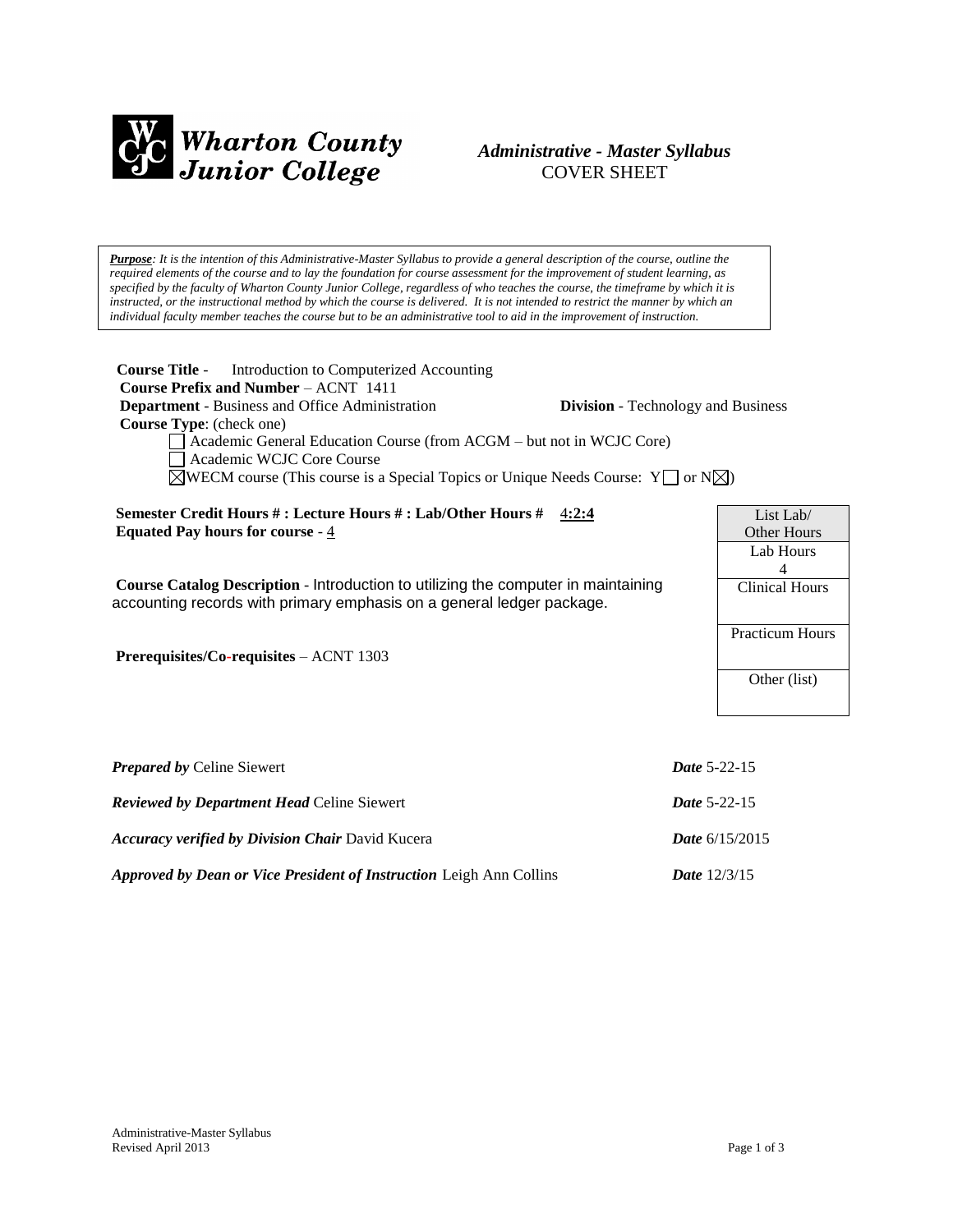

**I. Topical Outline** – Each offering of this course must include the following topics (be sure to include information regarding lab, practicum, clinical or other non-lecture instruction):

I. Integrated accounting software packages II. Accounting systems III. QuickBooks general ledger accounting package IV. Chart of accounts V. Financial reports VI. Sales and purchases transactions VII. Payroll

# **II. Course Learning Outcomes**

| <b>Learning Outcomes</b><br>Upon successful completion of this course,<br>students will:                                                                                                                                                     | <b>Methods of Assessment</b>                         |
|----------------------------------------------------------------------------------------------------------------------------------------------------------------------------------------------------------------------------------------------|------------------------------------------------------|
| Utilize an application software to perform<br>accounting tasks; maintain records and<br>prepare and analyze reports for a business<br>entity; complete a comprehensive project;<br>and explain the components of general<br>ledger software. | Major Projects<br><b>Section Exams</b><br>Final Exam |

#### **III. Required Text(s), Optional Text(s) and/or Materials to be Supplied by Student.**

Required Text: The most recent edition of *QuickBooks Pro: A Complete Course*, Janet Horne, Pearson.

Students will need a USB drive, a #2 pencil and Scantron forms for testing.

#### **IV. Suggested Course Maximum** – 20 (computer room)

# **V. List any specific spatial or physical requirements beyond a typical classroom required to teach the course**.

Computer workstations and personal computers, QuickBooks software, USB disk drives, and a laser printer.